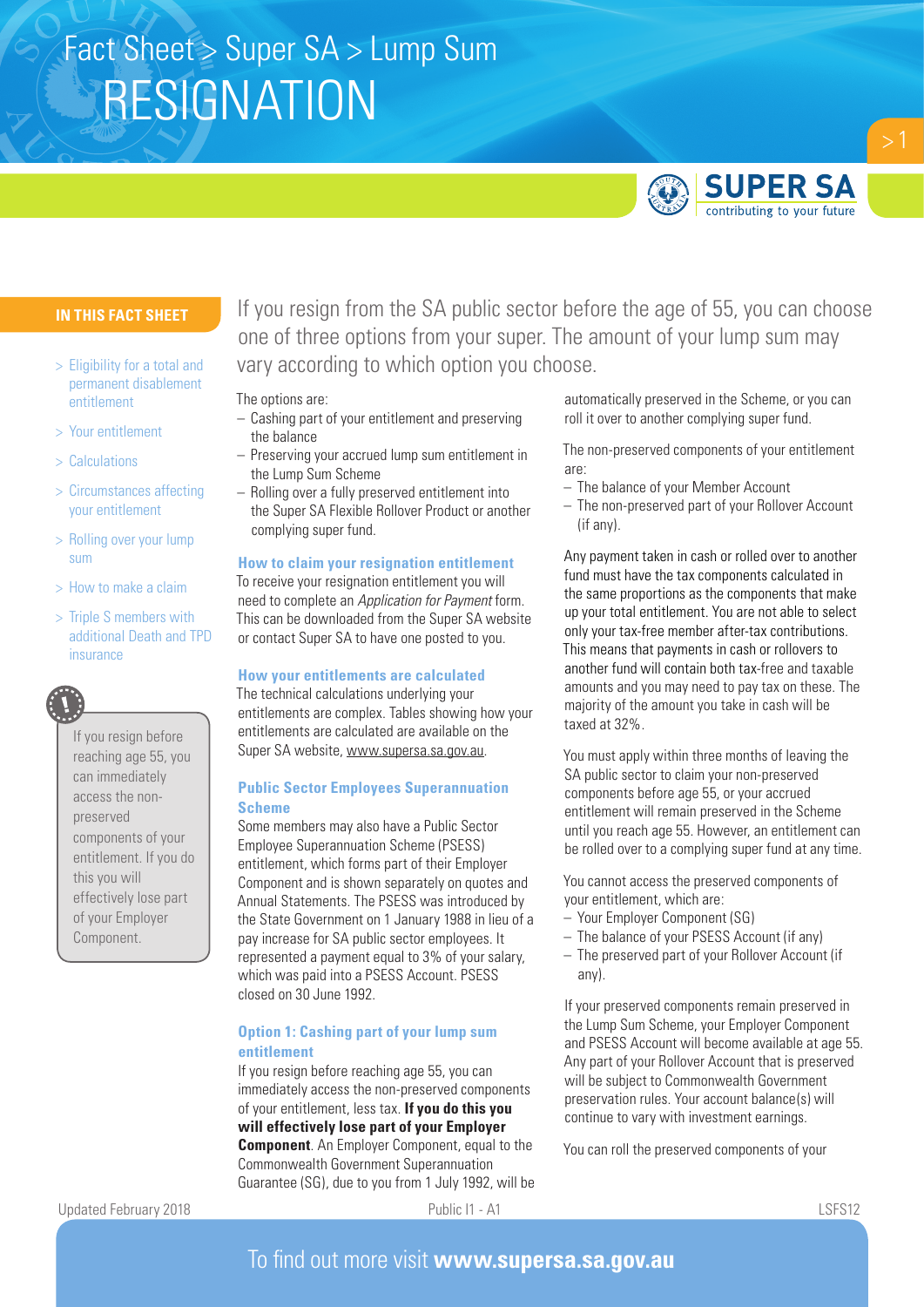# RESIGNATION Fact Sheet > Super SA > Lump Sum



 $> 2$ 

## **IN THIS FACT SHEET**

- > Eligibility for a total and permanent disablement entitlement
- > Your entitlement
- > Calculations
- > Circumstances affecting your entitlement
- > Rolling over your lump sum
- > How to make a claim
- > Triple S members with additional Death and TPD insurance

If you resign from the SA Public sector after age 55 you effectively retire. See the *Retirement* fact sheet for more information.

entitlement into a complying super fund, where they will be subject to Commonwealth Government preservation rules.

The preserved components may be paid earlier if you become totally and permanently disabled or die.

## **Option 2: Preserving your accrued lump sum entitlement in the Lump Sum Scheme**

You can claim your accrued preserved entitlement any time between the ages of 55 and 65. It can only be paid before you turn 55 if you die or suffer total and permanent disablement.

Your preserved accrued entitlement consists of:

- The balance of your Member Account
- An Employer Component, which is a multiple of your ESS\*. The multiple is based on:
	- your length of contributory membership in the Scheme
	- your elected contribution rate
- your proportion of full-time employment.
- The balance of your PSESS Account (if any)
- The balance of your Rollover Account (if any).

Your ESS<sup>1</sup> is indexed by the CPI, between the date of resignation and the date of payment of the entitlement. Your account balance(s) will continue to vary with investment earnings. Any part of your Rollover Account that is preserved will be subject to Commonwealth Government preservation rules.

## **Option 3: Rolling over your lump sum entitlement which is fully preserved** If you choose to roll over a fully preserved

entitlement before age 55 it will consist of: – The balance of your Member Account

- An Employer Component that is:
	-
	- the lesser of twice the balance of your Member Account or your Notional Member Account2
	- an award component adjusted for any periods of part-time service.
- The balance of your PSESS Account (if any)
- The balance of your Rollover Account (if any).

If you choose to roll over a fully preserved entitlement, it will be preserved in the new fund and will be subject to Commonwealth Government preservation rules.

You may wish to consider investing your lump sum in the Super SA Flexible Rollover Product. For more information see the Flexible Rollover Product PDS.

#### **Preservation and your lump sum entitlement**

If you roll over part or all of your entitlement into a complying super fund, this portion will be subject to Commonwealth Government preservation rules. Your preservation age depends on your date of birth as shown in the table over the page.

Preserved entitlements cannot be cashed until one of the following occurs:

- You have retired permanently from the workforce having reached Preservation Age
- You have ceased an employment arrangement after the age of 60
- You reach age 65
- You become totally and permanently disabled
- You die.

Non-preserved entitlements are not subject to Commonwealth Government preservation rules and can be cashed. They can also be rolled over from Super SA to another fund and cashed at another time.

1 Your Entitlements Superannuation Salary (ESS) is used to work out the Employer Component of your entitlement. This is your full-time equivalent annual salary at the date you ceased SA public sector employment. While you only pay member contributions based on your substantive salary, if you have been in receipt of a higher duties allowance continuously for 12 months or more at the date you ceased employment, your ESS will be based on the higher salary.

2 Your Notional Member Account is the amount you would have accrued had you contributed at the rate of 6% throughout your contributory membership.